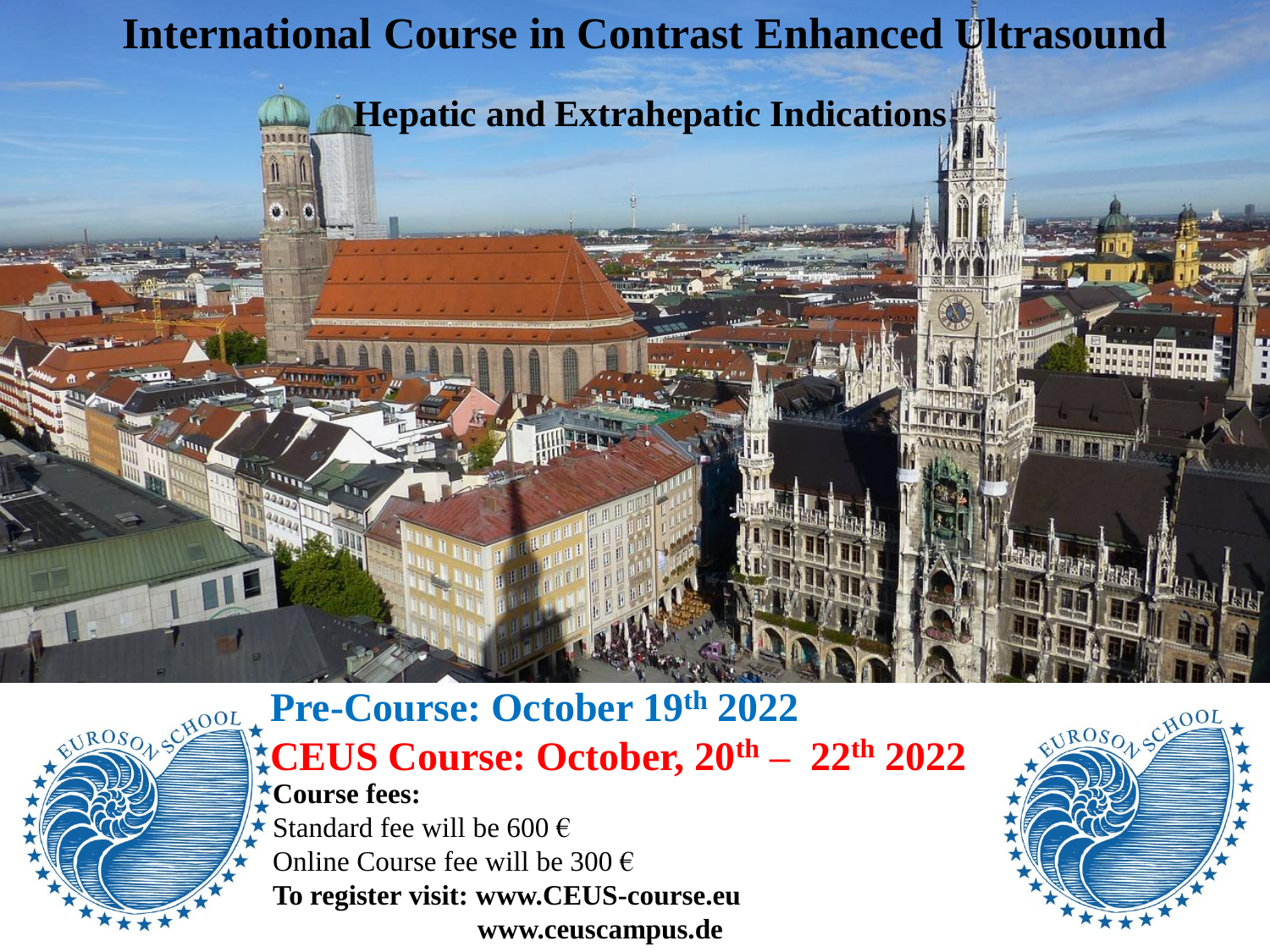# **International Course in Contrast Enhanced Ultrasound Hepatic and Extrahepatic Indications**

**Course Directors: HP Weskott and DA Clevert**

Pre-Course: October 19th 2022

CEUS Course: October,  $20<sup>th</sup> - 22<sup>th</sup> 2022$ 

Munich – Germany

Interdisciplinary Ultrasound-Center, Department of Clinical Radiology

University of Munich-Großhadern Campus, Munich, Germany

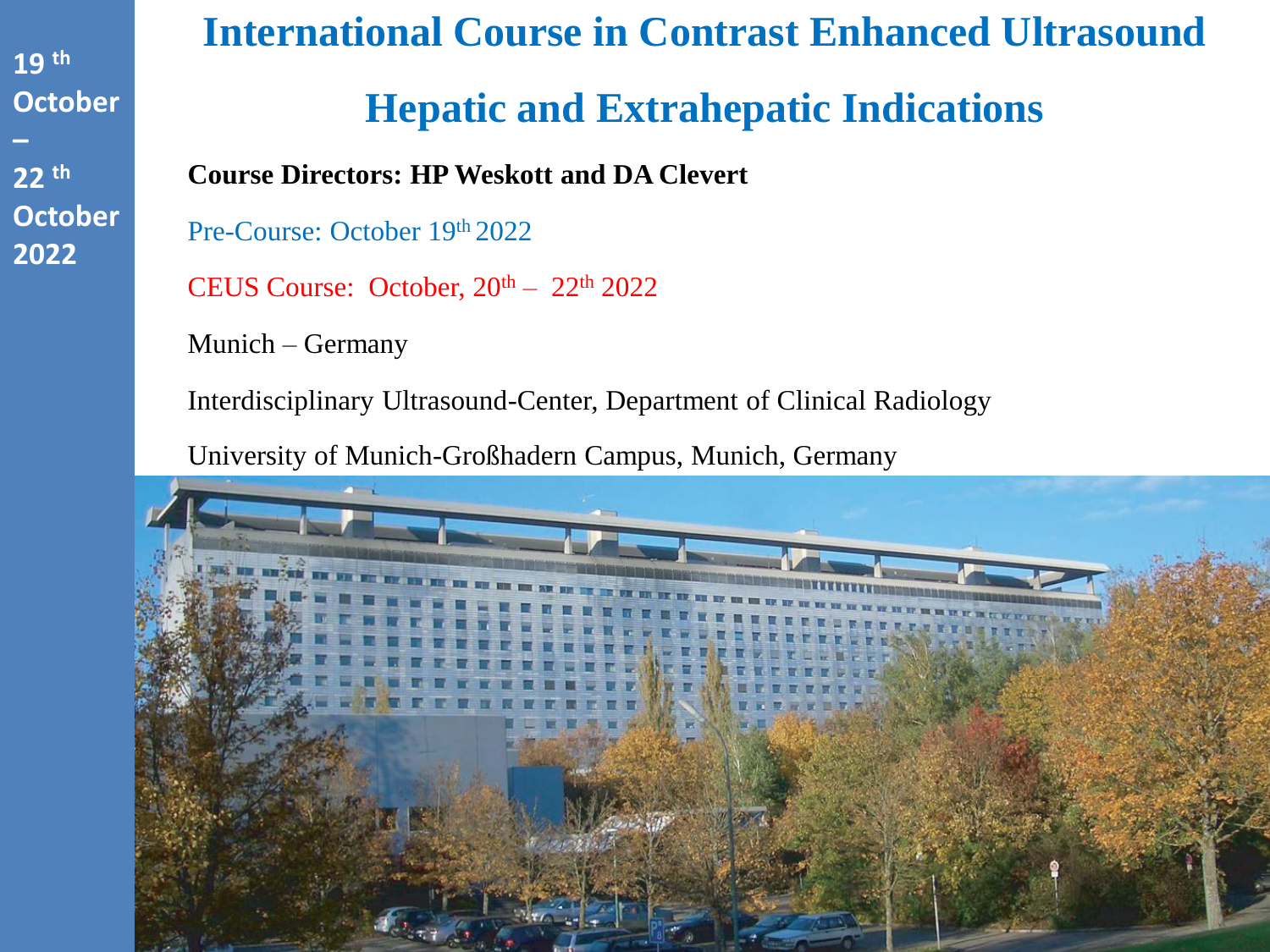#### **Announcement**

Given the current circumstances due to the spread of the novel coronavirus disease (COVID-19) including travel restrictions put in place by many countries which will last for an unknown time frame also beyond this crisis, the International CEUS Course in Munich, is planned to go ahead as a hybrid course. We are currently developing a solution to hold this course on-line and life in Munich. Lecturers who are unable to travel will present their lectures online. Additionally, we work to have an online Life Webinar meeting so that we could share our course worldwide.

For the life course a complex hygiene concept was developed consisting of marked seats with a minimum distance to the nearest person. The 2G rule will be implemented in the course, persons who recovered from COVID or fully vaccinated persons are admitted to the course. Additionally, mobile disinfection will be provided all day long. During this course there will again be time for your questions and comments. Additionally, on the pre-course day representatives from the industry will inform you about latest and technical developments to come.

We hope you will benefit from attending this course and we wish you a successful educational course and a joyful stay in Munich.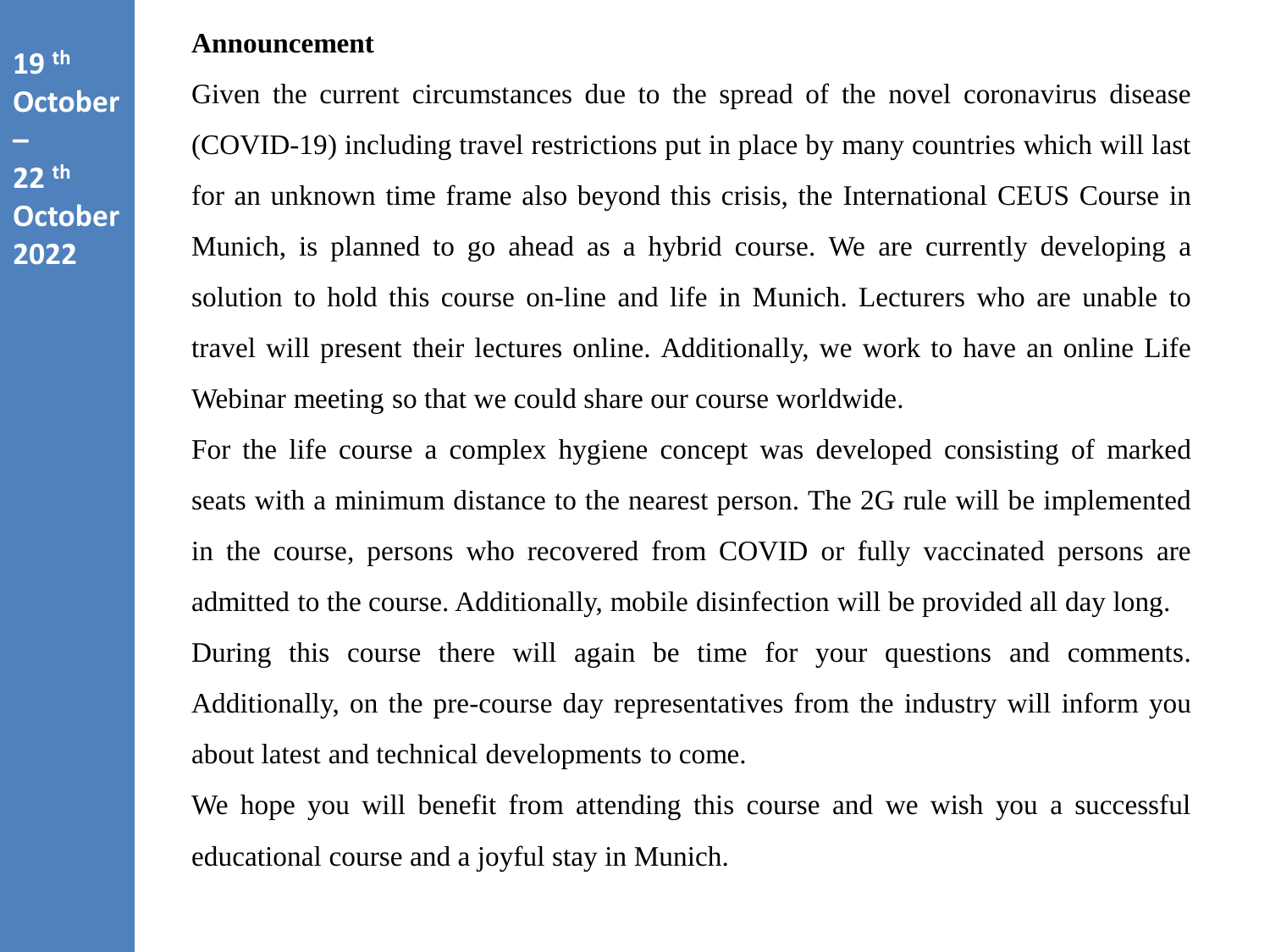Dear colleagues,

Never before has a new technique changed the field of ultrasound in such a revolutionary way like the use of ultrasound contrast media. The International CEUS Course is aiming at two goals: Understanding the basics of CEUS, US machines and settings and secondly deepening the understanding the benefit of using contrast agents in hepatic and extrahepatic diseases.

A renowned national and international faculty, well known for their extensive experience and contributions in CEUS, will give the participants a wealth of practical knowledge that can be used immediately for your daily practice. Lectures covering all the primary applications and the latest scientific research will be reinforced with hands-on training or interactive case reviews during the workshops.

During this course there will be time again for an individual training on the US machines and to work on clinical cases – from easy to difficult ones to interpret. During the pre-course day representatives from the industry will inform you about latest and future technical developments. The pre-course day will end by hands on sessions on the latest US devices.

We hope you will benefit from attending this course -a European School project- which again is supported by the EFSUMB (European Federation of Societies for Ultrasound in Medicine and Biology). We wish you a successful educational course and a joyful stay in Munich

 **Course Director Course Director**

**Dr. Hans-Peter Weskott Prof. Dr. Dirk-André Clevert**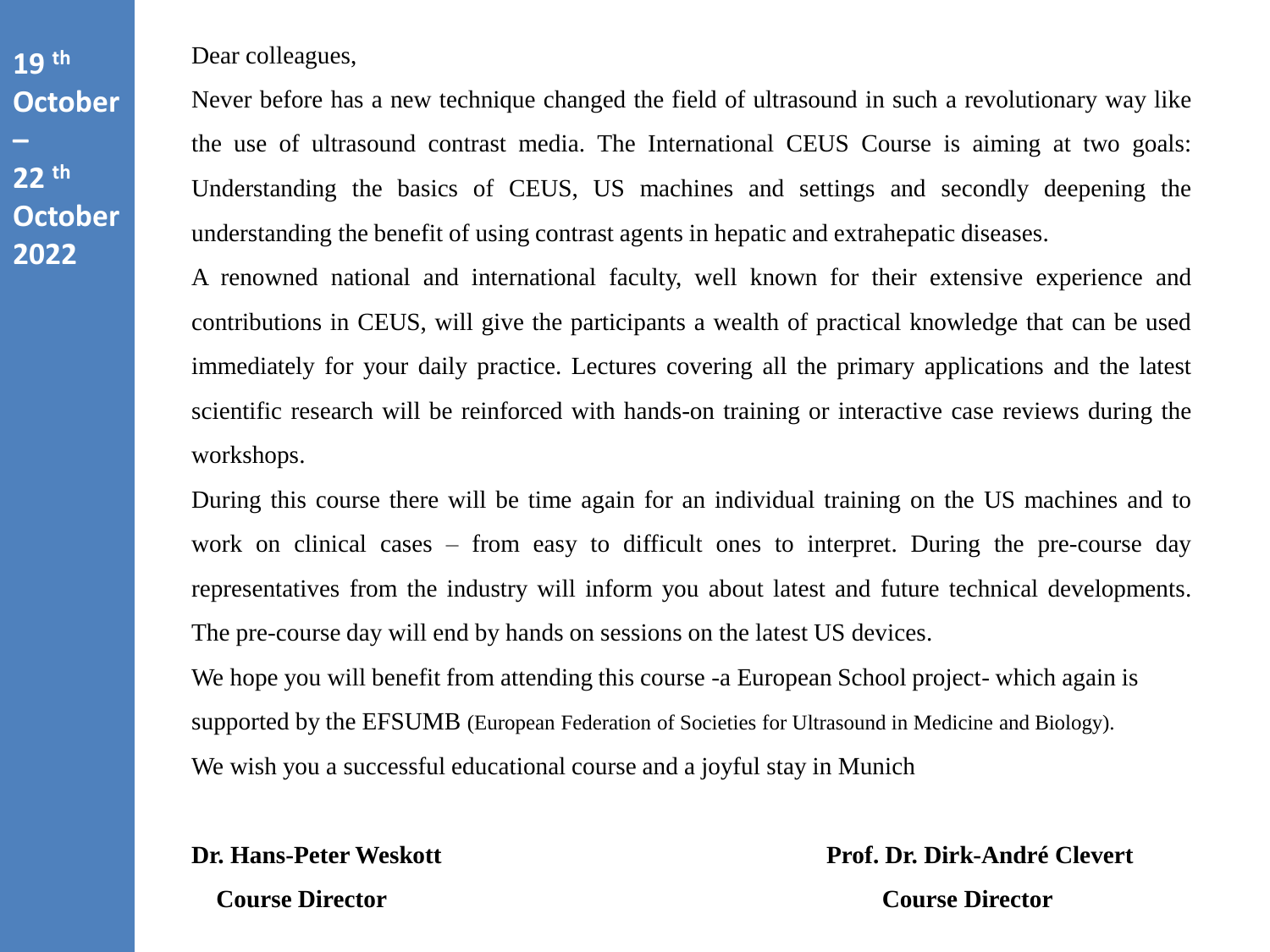**Pre** 

**– Course:** 

# **Pre – Course:**

## **Afternoon Session: Chair: HP Weskott**

**14:00 - 16:35: CEUS: Latest technical developments** 

| $14:00 - 14:25$ : |                          | <b>Bracco</b>                                        |
|-------------------|--------------------------|------------------------------------------------------|
| $14:25 - 14:50$ : | $\ddot{\phantom{0}}$     | <b>Canon Medical Systems</b>                         |
| $14:50 - 15:15$ : | $\overline{\phantom{a}}$ | Samsung                                              |
| $15:15 - 15:50$ : | $\bullet$                | Philips                                              |
| $15:50 - 16:15$ : | $\bullet$                | <b>FUJIFILM Healthcare / Hitachi Medical Systems</b> |
| $16:15 - 16:40$   | $\bullet$                | Mindray                                              |
| $16:40 - 17:05$ : | $\overline{\phantom{a}}$ | <b>Siemens</b>                                       |
| $17:05 - 17:30$ : | $\bullet$                | Esaote                                               |
| $17:30 - 17:55$ : | $\bullet$                | <b>GE</b>                                            |
|                   |                          |                                                      |

14:00 – 18:00: Contrast Agent, US Equipment, technical introductions, workshops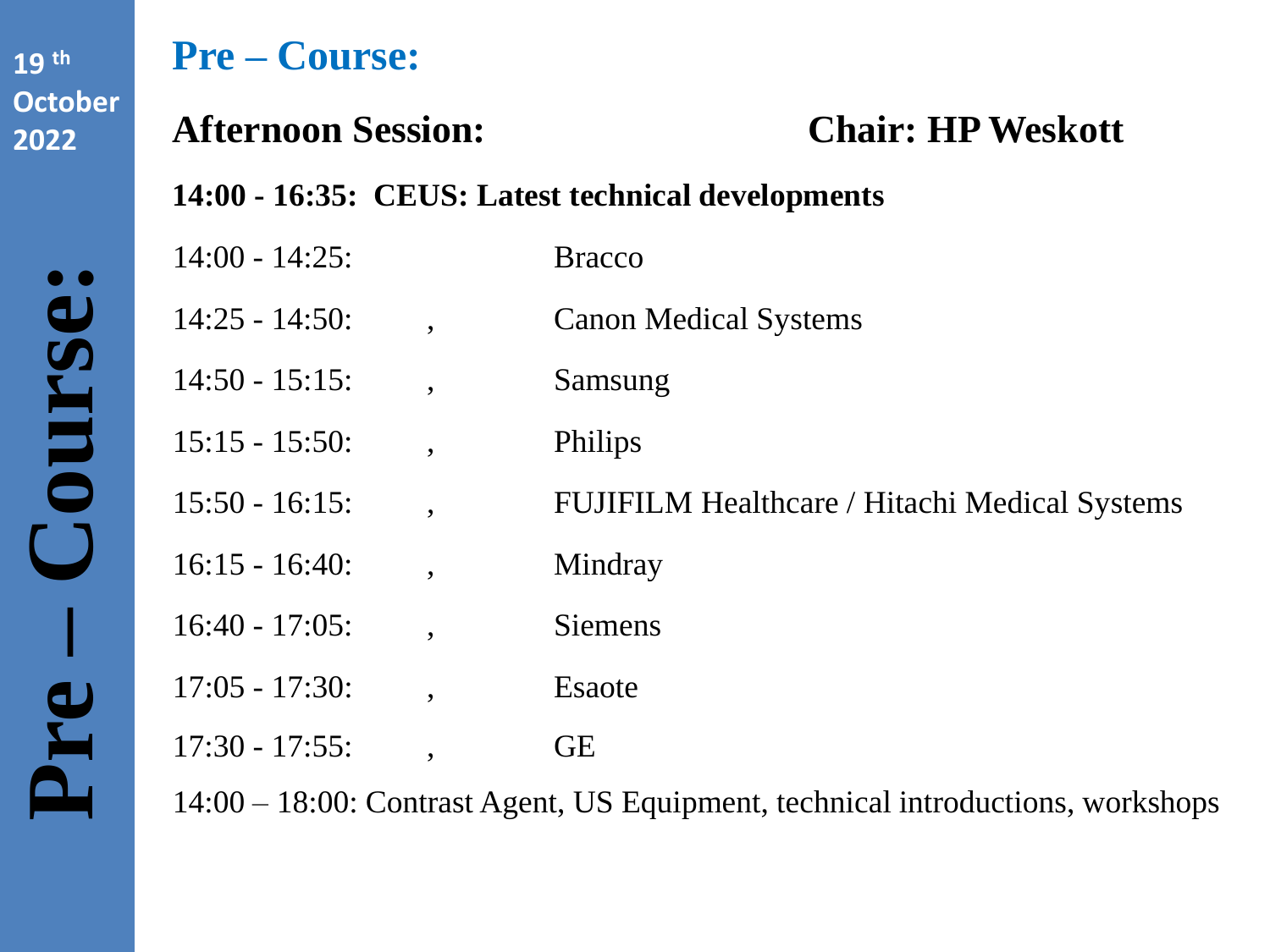# **1 st Day**

08:00-09:00: Registration

**Morning Session: Chair: DA Clevert**

|                         | $09:00-09:05$ : Welcome address                    | <b>Weskott / Clevert</b> |
|-------------------------|----------------------------------------------------|--------------------------|
|                         | $09:05-09:25$ : Bubbles and how to talk to them    | <b>Burns</b>             |
| $\bullet$<br>$\bigcirc$ | 09:25-09:40: The future developments of bubbles    | <b>Greis</b>             |
|                         | $09:40-09:55$ : Discussion                         |                          |
| <b>OUI'S</b>            | 09:55-10:30: Kinetics: Liver, Lung, Spleen, Kidney | Weskott                  |
|                         | $10:30-10:35$ : Discussion                         |                          |
|                         |                                                    |                          |

**10:35-10:50: Coffee break**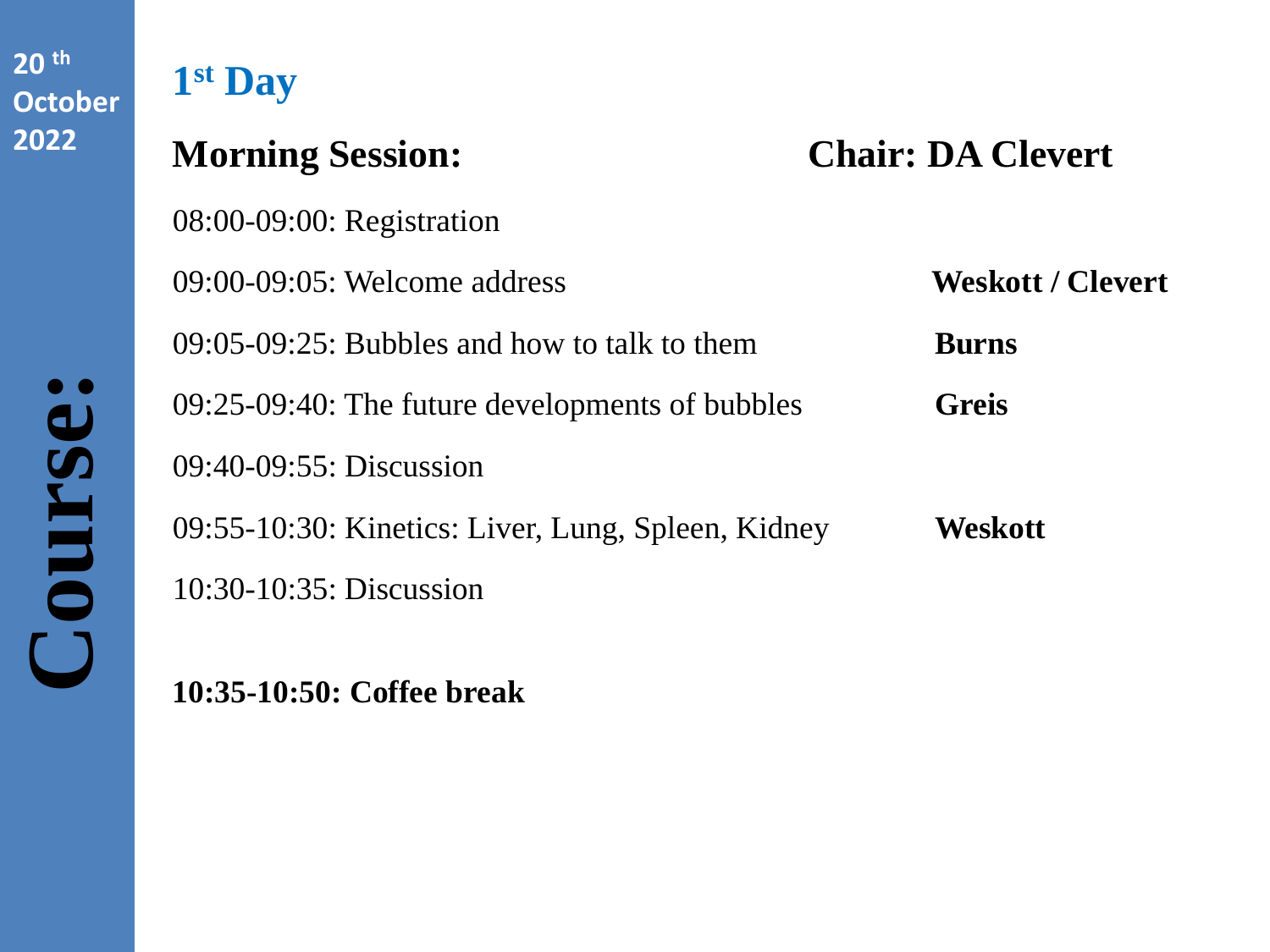# **Morning Session: Chair: DA Clevert**

| 10:50-11:10: How to start my first examination |                |  |  |
|------------------------------------------------|----------------|--|--|
| and documentation and what to do, if           | <b>Clevert</b> |  |  |
| $11:10-11:40$ : Benign FLL                     | <b>Weskott</b> |  |  |
| $11:40-12:00$ : Liver metastases               | Sidhu          |  |  |
| $12:00-12:10$ : Discussion                     |                |  |  |
| $12:10-12:45$ : Interactive liver quiz         | <b>Clevert</b> |  |  |
| 12:45-13:45: Lunch                             |                |  |  |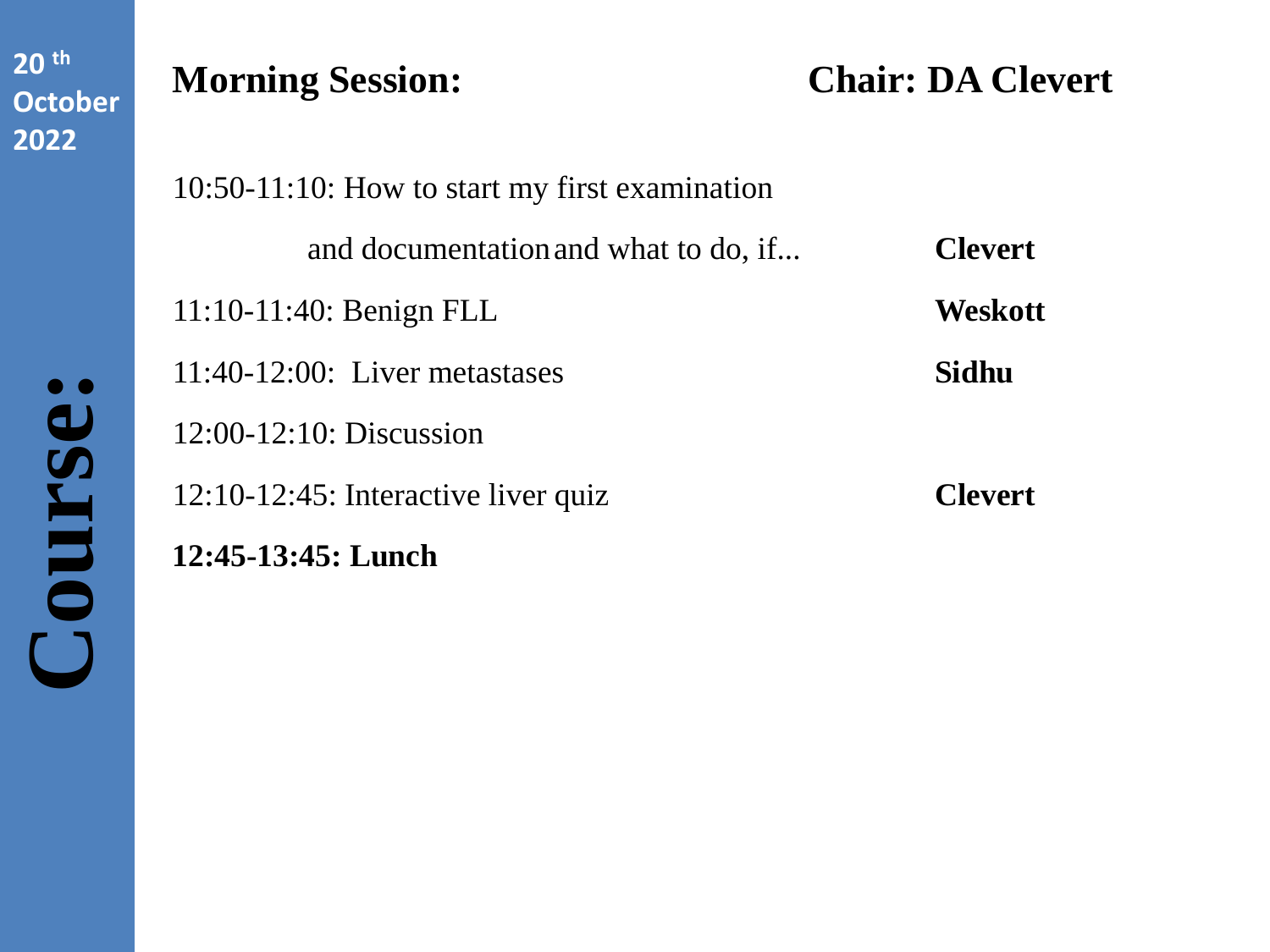| 20 <sup>th</sup>    | <b>Afternoon Session:</b><br><b>Chair: S Wilson</b>            |                |
|---------------------|----------------------------------------------------------------|----------------|
| <b>October</b>      | 13:45-14:30: WORKSHOPS                                         |                |
| 2022                | 14:30-14:50: Diffuse liver disease                             | Weskott        |
|                     | 14:50-15:10: Development of liver abscesses                    | <b>Kunze</b>   |
|                     | 15:10-15:40: HCC, ICC and LI-RADS                              | <b>Wilson</b>  |
| $\bullet$<br>Course | 15:40-16:00: LI-RADS Quiz                                      | Kono           |
|                     | 16:00-16:20: Sonazoid: Recommendations & Consensus statements. | Lee            |
|                     | 16:20-16:35: CEUS in pregnant women                            | <b>Clevert</b> |
|                     | 16:35-16:55: CEUS in liver interventions: RFA, Microwave, IRE  | Leen           |
|                     | 16:55-17:00: Discussion                                        |                |
|                     | 17:00-17:15: Coffee break                                      |                |
|                     | 17:15-17:35: Gallbladder disease                               | Weskott        |
|                     | 17:35-18:00: CEUS in splenic diseases                          | Sidhu          |
|                     | 18:00-18:20: CEUS and trauma                                   | <b>Clevert</b> |
|                     | 18:20-18:30: Discussion                                        |                |
|                     | 19:30: Social Dinner                                           |                |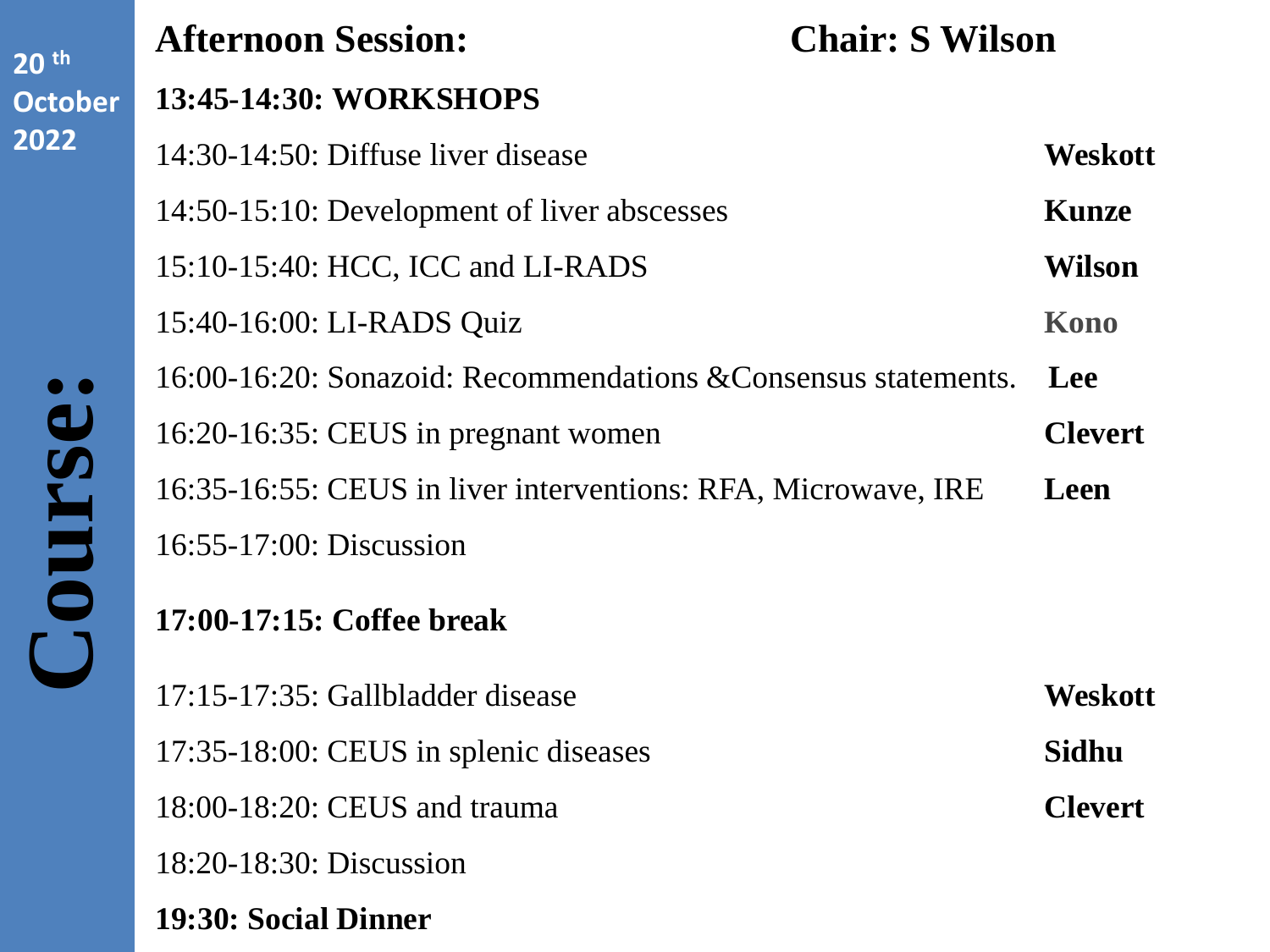**Course:** Course:

## **2 nd Day Morning Session: Chair: K Stock**

| 09:00-09:20: Update EFSUMB Guidelines and Recommendations for the clinical<br>practice of CEUS in Non-Hepatic Applications<br>Sidhu |                         |  |
|-------------------------------------------------------------------------------------------------------------------------------------|-------------------------|--|
| 09:20-09:40: Solid pancreatic masses                                                                                                | D'Onofrio               |  |
| 09:40-10:00: Cystic pancreatic masses                                                                                               | D'Onofrio               |  |
| $10:00 - 10:05$ : Discussion                                                                                                        |                         |  |
| 10:05-10:20: Acute and chronic pancreatitis                                                                                         | <b>Pachmann/Weskott</b> |  |
| 10:20-10:40: IRE and pancreatic interventions                                                                                       | Leen                    |  |
| 10:40-11:00: Contrast enhanced Ultrasound in gastric cancer                                                                         | Huang                   |  |
| 11:00-11:20: Coffee break                                                                                                           |                         |  |
| $11:20-11:45$ : Cystic renal lesions                                                                                                | <b>Clevert</b>          |  |
| $11:45-12:15$ : Solid renal lesions                                                                                                 | <b>Stock</b>            |  |
| $12:15-12:35$ : Infectious renal diseases                                                                                           | Weskott                 |  |
| 12:35-12:55: CEUS in renal interventions                                                                                            | <b>Clevert</b>          |  |
| 12:55-13:15: Ultrasound diagnosis of vesicoureteral reflux                                                                          | <b>Darge</b>            |  |
| 13:15-13:20: Discussion                                                                                                             |                         |  |
| 13:20-14:20: Lunch                                                                                                                  |                         |  |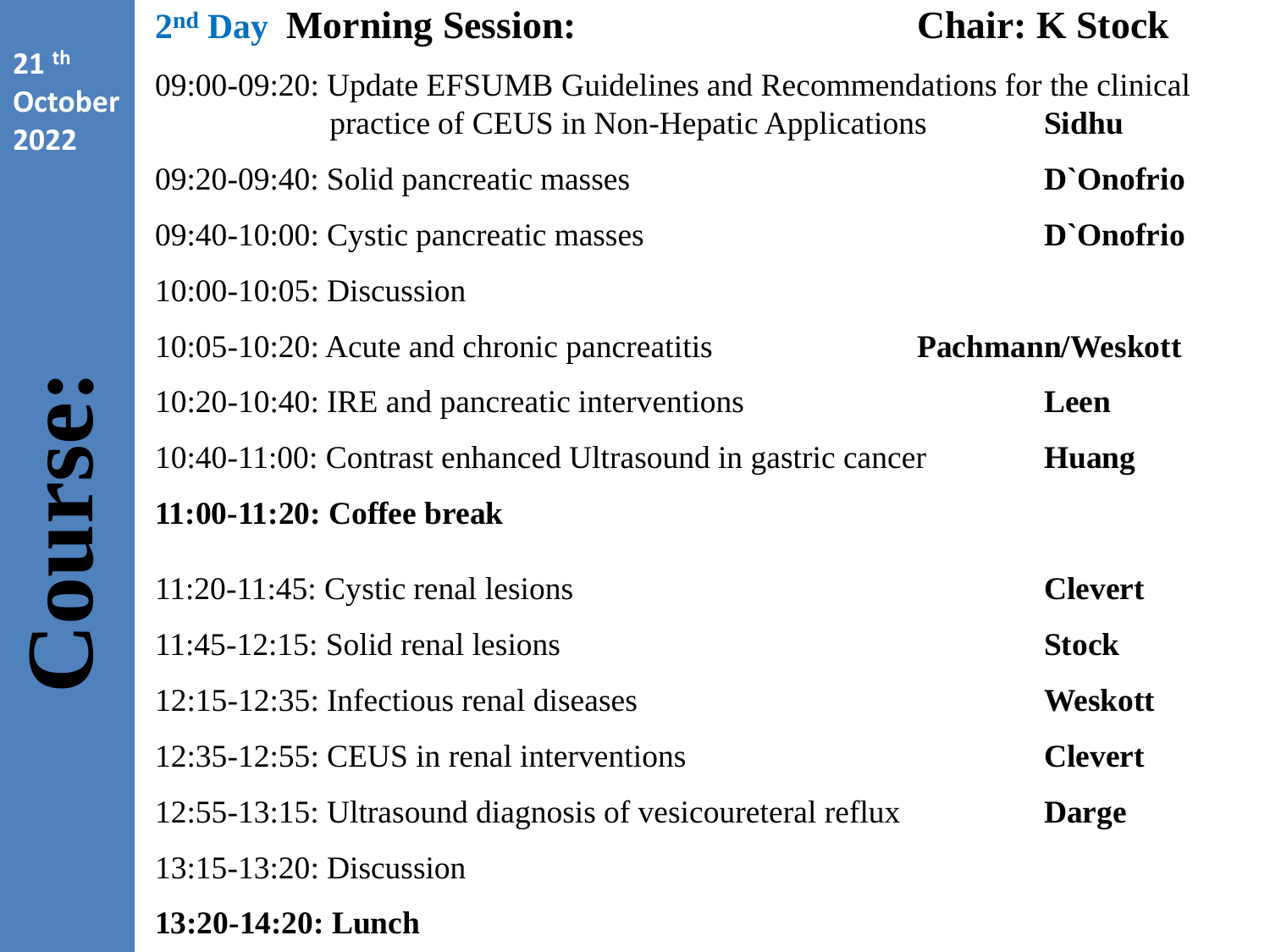| <b>Afternoon Session:</b>                                             | <b>Chair: C. Pachmann</b> |  |
|-----------------------------------------------------------------------|---------------------------|--|
| 14:20-14:45: WORKSHOP                                                 |                           |  |
| 14:45-15:05: CEUS and Transplant Kidney                               | <b>Fischer</b>            |  |
| 15:05-15:25: CEUS and Transplant Liver                                | <b>Clevert</b>            |  |
| 15:25-16:05: CEUS in Paediatric and Transplantation                   | Franke                    |  |
| $16:05 - 16:20$ : Discussion                                          |                           |  |
| 16:20-16:35: Coffee break                                             |                           |  |
| 16:35-17:20: CEUS - Carotid artery, Aorta, EVAR                       | <b>Clevert</b>            |  |
| 17:20-17:40: Vessel wall: Examinations techniques, neovascularisation |                           |  |
| 17:40-18:00: Vascular bleeding detected by CEUS                       | <b>Clevert</b>            |  |
| $18:00-18:10$ : Discussion                                            |                           |  |
| 18:10-18:45: WORKSHOP                                                 |                           |  |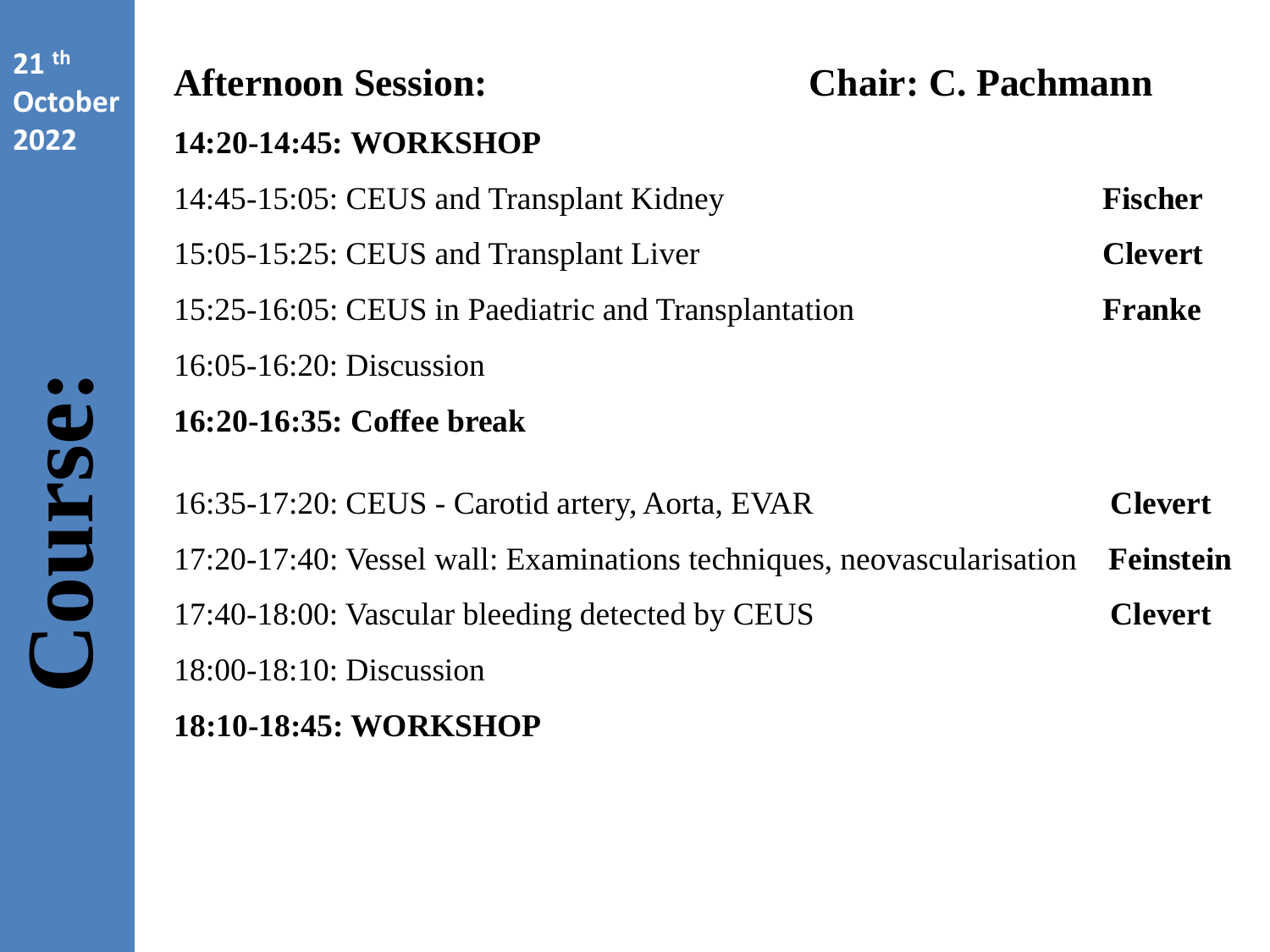**3 rd Day More Extra-hepatic Indications Morning Session: Chair: HP Weskott 09:00-11:30: Europe meets China Live** 09:00-09:40: **Plaque Vascularization Huang Clevert**

09:40-09:50: Discussion

09:50-10:30: **Education** Liver CEUS in China: the recent progress and future directions **Xu Sidhu**

10:30-10:40: Discussion

10:40-11:20: **Basic Thyroid and AI thyroid ultrasound**

**Cantisani Wang**

11:20-11:30: Discussion **11:30-11:50: Coffee break**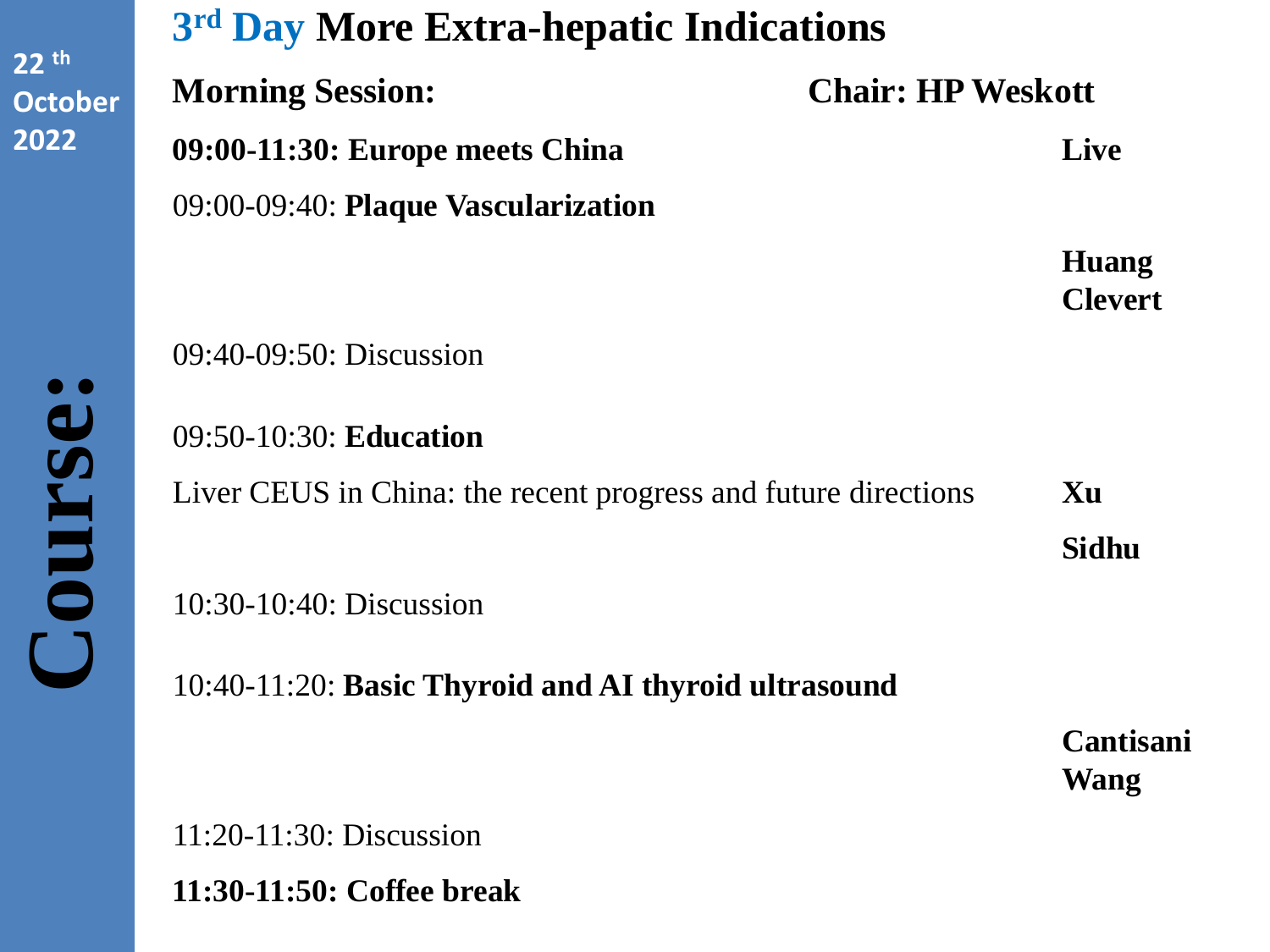# **3 rd Day More Extra-hepatic Indications Morning Session: Chair: HP Weskott** 11:50-12:10: Role of ultrasound guided radiofrequency ablation for thyroid nodule treatment **Radzina 12:10-13:20: The future of ultrasound** 12:10-12:30: Sonoporation gene therapy– an option in future? **Feinstein** 12:30-12:50: Plane wave US and new CA: What to expect in future? **Burns** 12:50-13:05: Toy or tool, AI in ultrasound **Clevert** 13:05-13:20: Discussion and **Adjourn**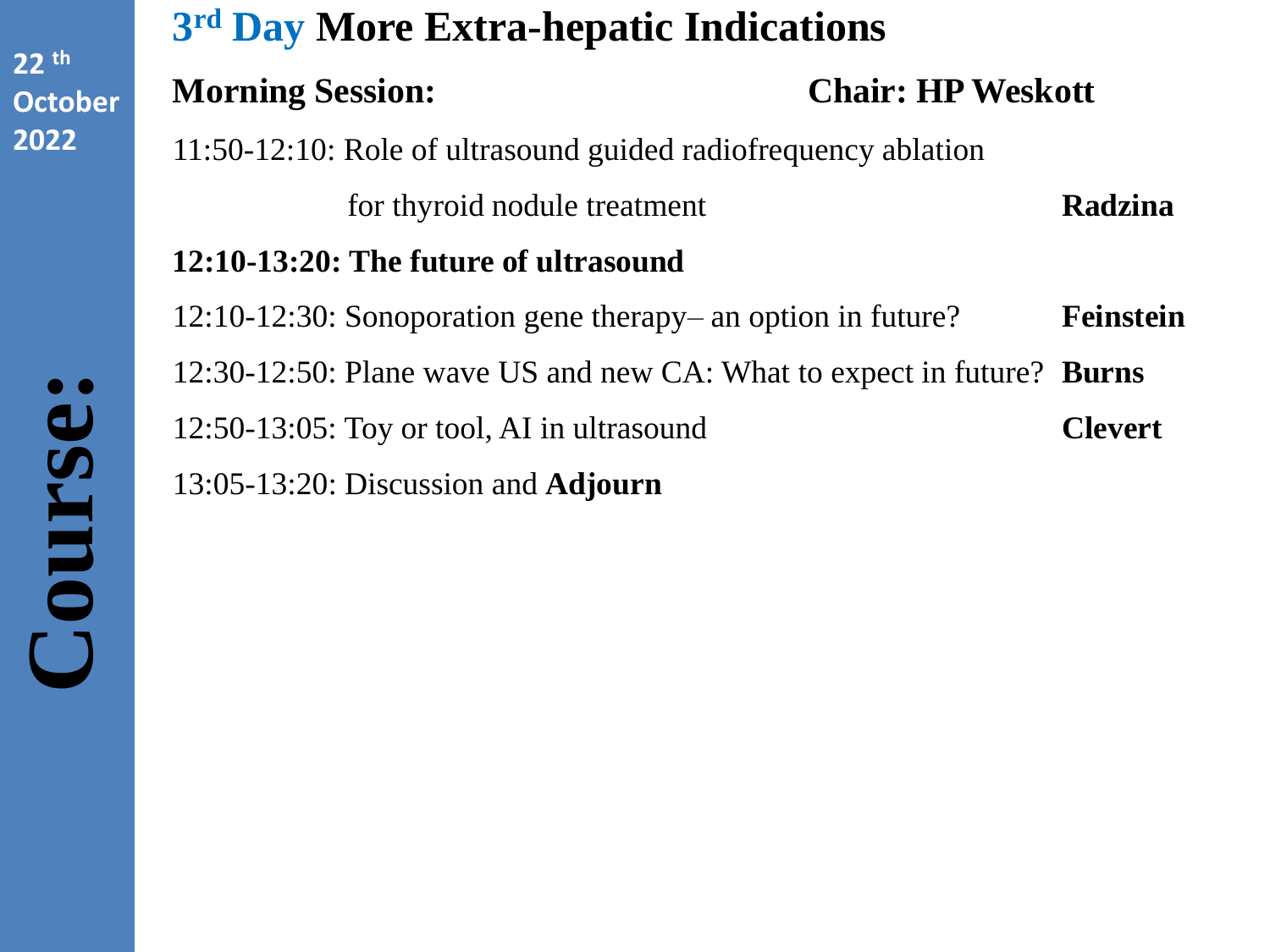**Workshops:** 

Workshops

 $\bullet$ 

# **Workshops:**

**20 th October 2022**

## **13:45-14:30: WORKSHOPS**

1. Tips and Tricks **Weskott** 2. CEUS in evaluation of the bowel **Wilson**

#### **21 th October 2022**

#### **14:20-14:45: WORKSHOP**

1. Interactive quiz of liver lesions **Clevert** 2. CEUS in renal diseases (case study) **Stock**

## **18:10-18:45: WORKSHOP**

- 1. Clinical cases from Riga **Radzina**
- 2. Vascular cases **Cantisani**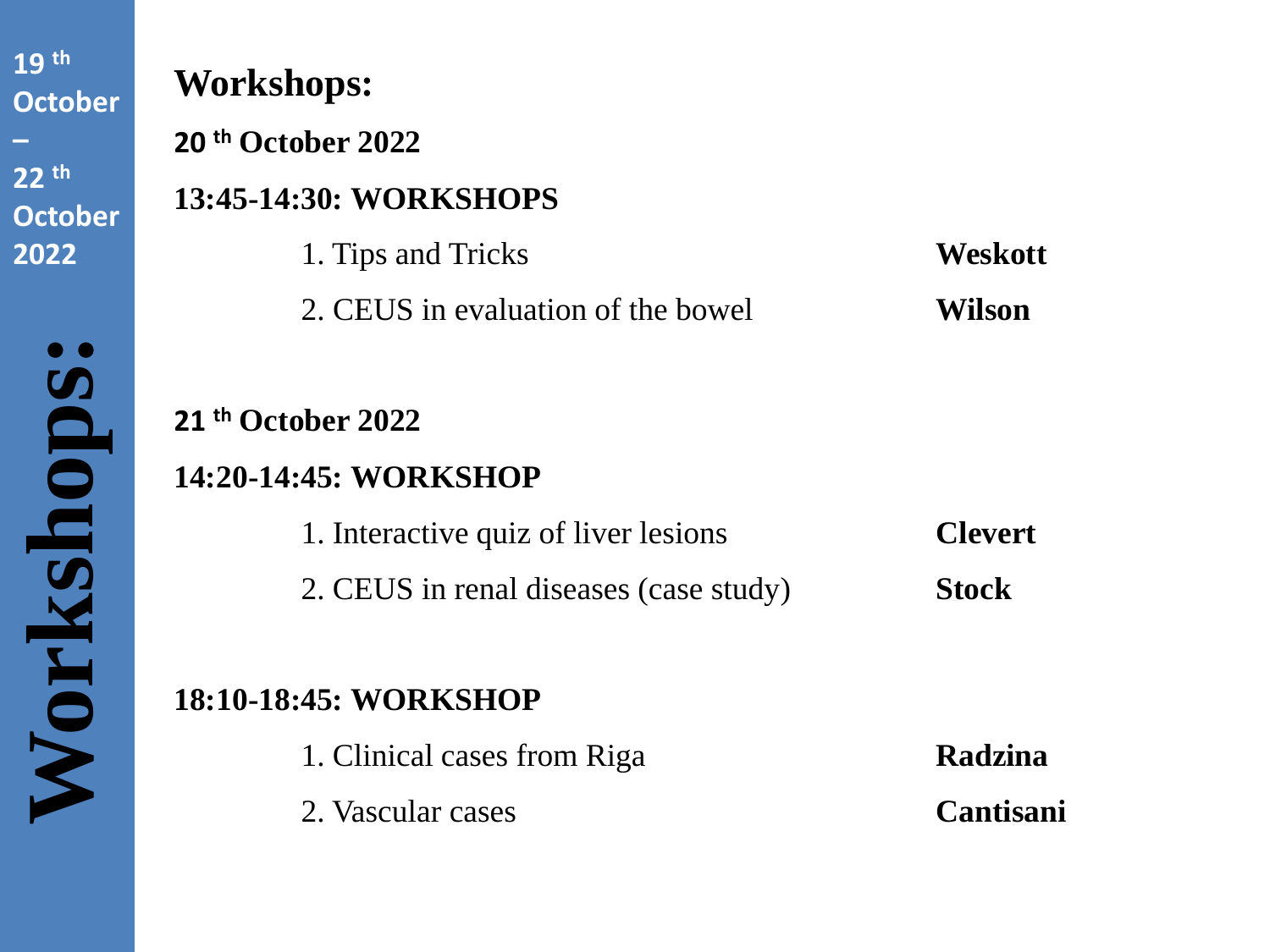# **Course Directors**

**Dr. Hans-Peter Weskott**

KRH Klinikum Siloah-Oststadt-Heidehaus, Hannover, Germany

and

#### **Prof. Dr. Dirk-André Clevert**

Interdisciplinary Ultrasound-Center, Department of Clinical Radiology University of Munich-Großhadern Campus, Munich, Germany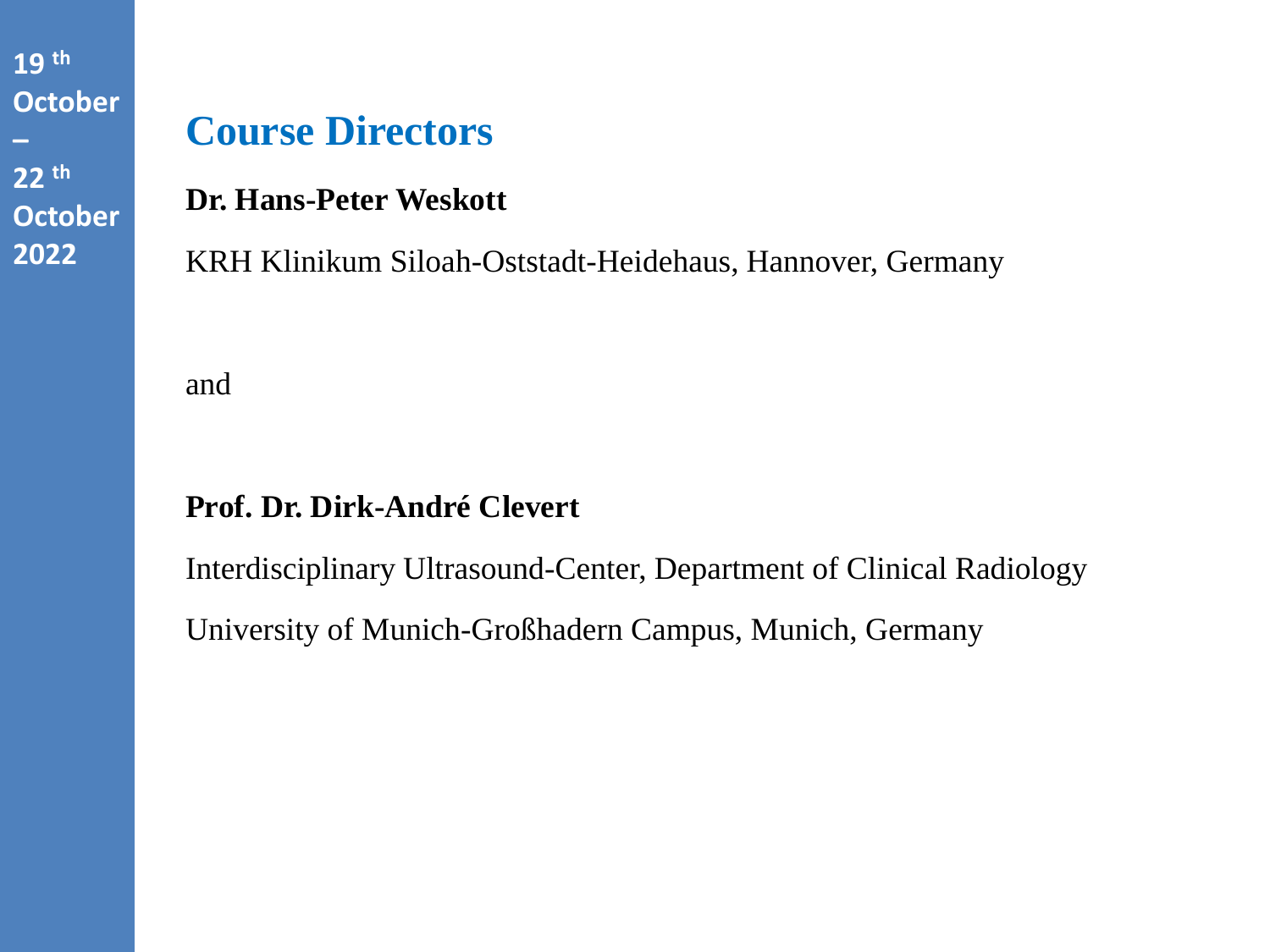**Faculty Board**

#### **Prof. Dr. Vito Cantisani**

Sapienza University of Rome, Department of Radiological, Roma, Italy

#### **Prof. Dr. Steve Feinstein**

Cardiology Department, Rush University, Chicago, USA

#### **Prof. Dr. Eddy Leen**

Imperial College, London, England

#### **Prof. Dr. Mirko D`Onofrio**

Institute of Radiology, GB Rossi Hospital, University of Verona. Verona, Italy

#### **Prof. Dr. Paul Sidhu**

Department of Radiology, King's College London, UK

#### **Ass. Prof. Dr. Konrad Stock**

Klinikum rechts der Isar der TU München, Abt. für Nephrologie, II. Med. Klinik, Germany

#### **Prof. Dr. Stephanie Wilson**

Department of Radiology, Calgary, Canada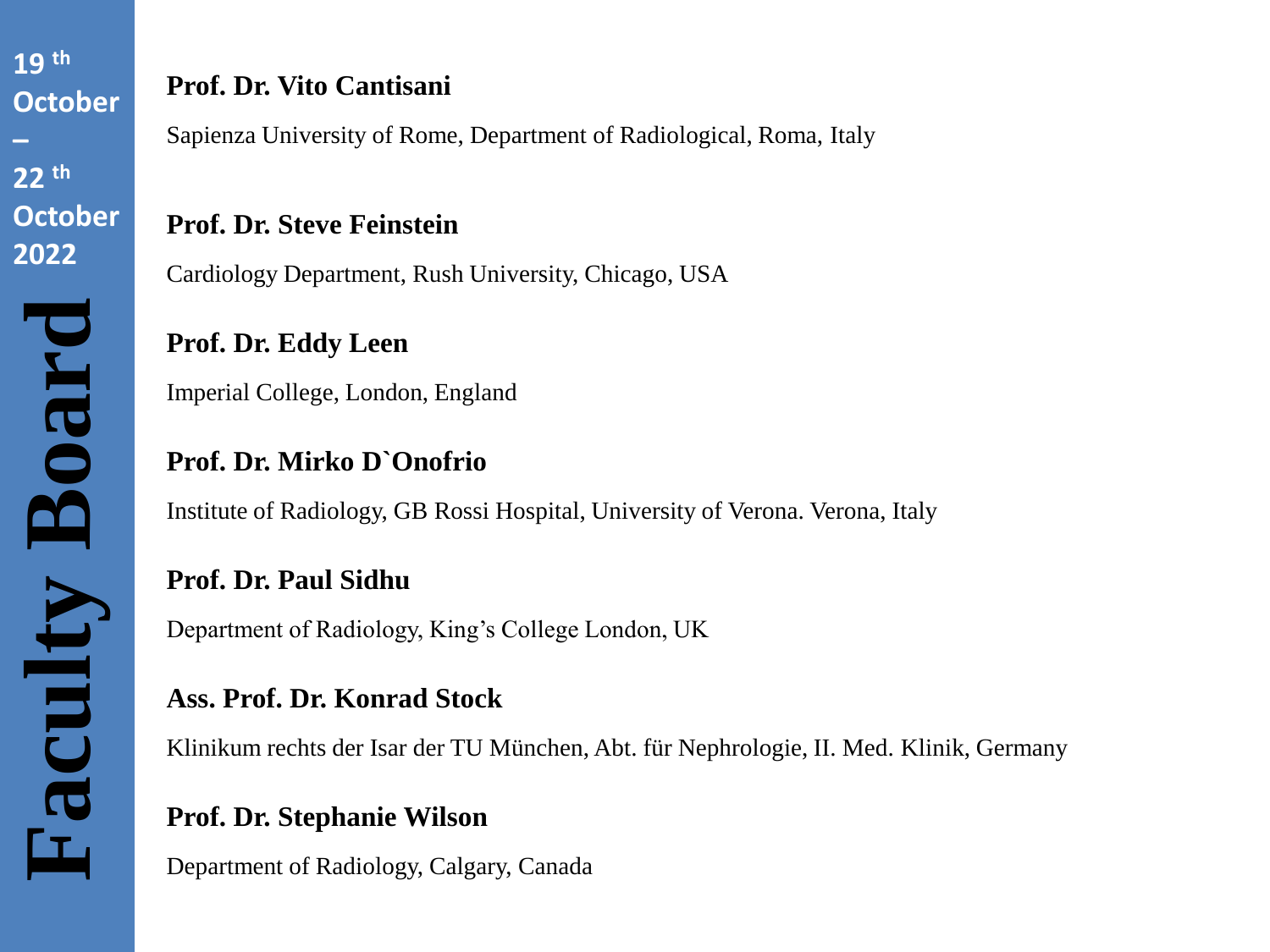#### **Prof. Dr. Peter Burns**

Sunnybrook Health Sciences Centre, Toronto, Canada

**Prof. Dr. Kassa Darge**

Department of Radiology at Children's Hospital of Philadelphia, USA

#### **Prof. Dr. Thom Fischer**

Interdisciplinary Ultrasound-Center, Department of Radiology, Charité-University Berlin, Germany

#### **Dr. Doris Franke**

Children´s Department, Medical School Hannover, Germany

#### **Dr. Christian Greis**

Bracco Company, Konstanz, Germany

#### **Prof. Dr. Yuko Kono**

Clinical Professor of Medicine, Gastroenterology and Hepatology, Radiology

University of California San Diego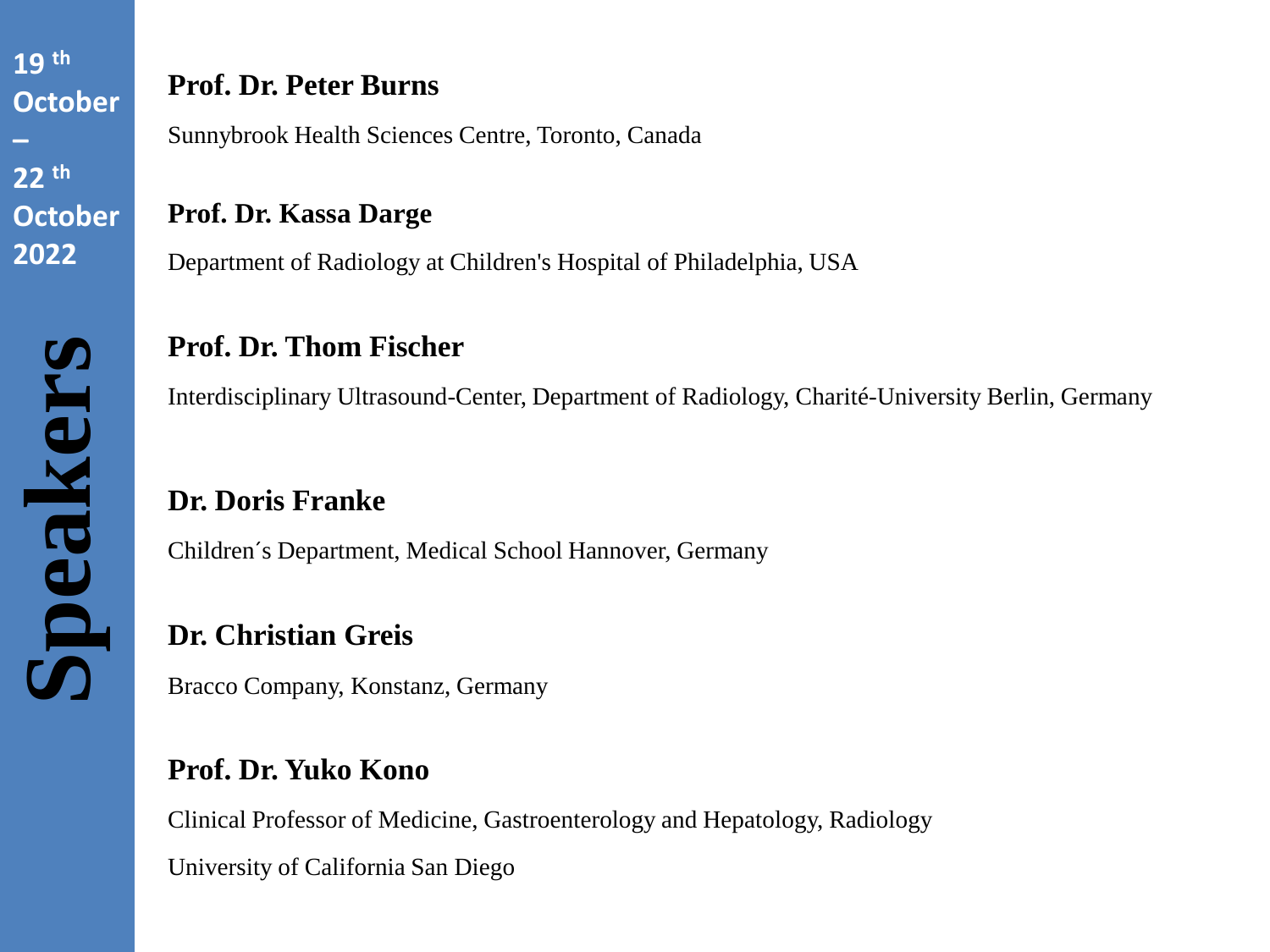**Speakers**

#### **Prof. Dr. Pintong Huang**

The Second Affiliated Hospital of Zhejiang, University of Medicine Hangzhou, China

#### **Dr. George Kunze**

Schwarzwald-Baar Klinikum, Villingen-Schwenningen, Germany

#### **Prof. Dr. Jae Young Lee**

Seoul National University Hospital, Korea

#### **Dr. Carsten Pachmann**

Internistenpraxis-Osterstrasse, Hamburg, Germany

#### **Prof. Dr. Maija Radzina**

Riga Stradins University, Latvia

## **Prof. Dr. Lei Wang**

Department of Gastrointestinal Surgery, The Affiliated Hospital of Qingdao University, China

#### **Prof. Dr. Hui-Xiong Xu**

Center of Minimally Invasive Treatment for Tumor, Department of Medical Ultrasound, Shanghai Tenth People's Hospital, School of Medicine, Tongji University, Shanghai, China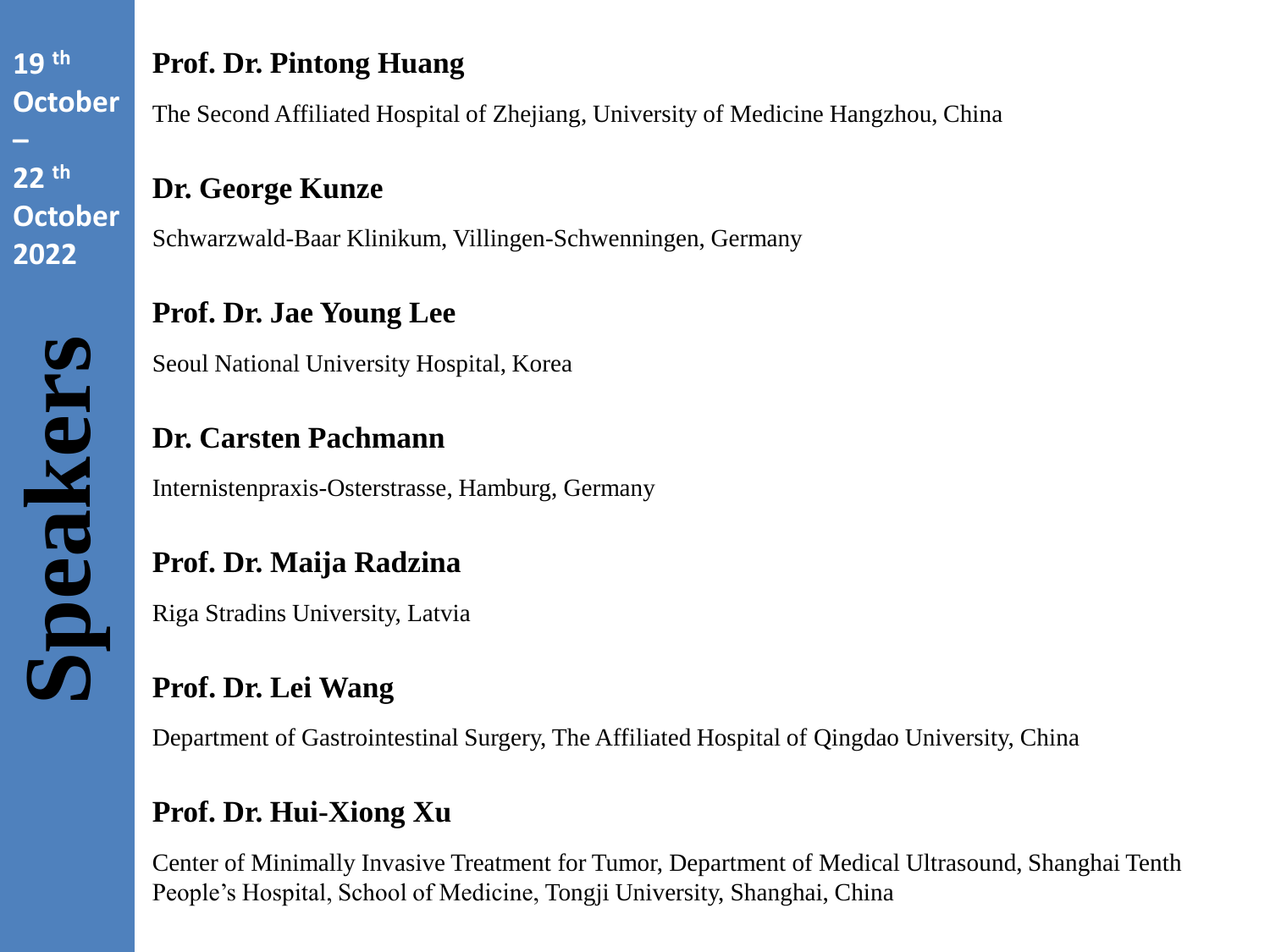# **General Information**

#### **Meeting Venue**

Ludwig Maximilians University Munich Hospital Großhadern, G12 (Conference Room) Marchioninistrasse 15

D-81377 Munich, Germany

#### **Airport / Train**

Munich's public transport infrastructure is one of the most efficient in the world. The closest airport is Munich Airport, located at 45 kilometres from the venue. Thanks to numerous continental and intercontinental destinations, guests from around the world can reach the Bavarian capital by direct flight. When arriving at the airport, you can take the public transportation to the conference. You will find the suburban train (S-Bahn) lines S1 and S8 directly below the central area of the Munich Airport. Depending on the route you choose, the ride from the airport to Meeting Venue takes between 45 and 60 minutes. Transport by taxi directly to the Hospital costs about 95 Euro.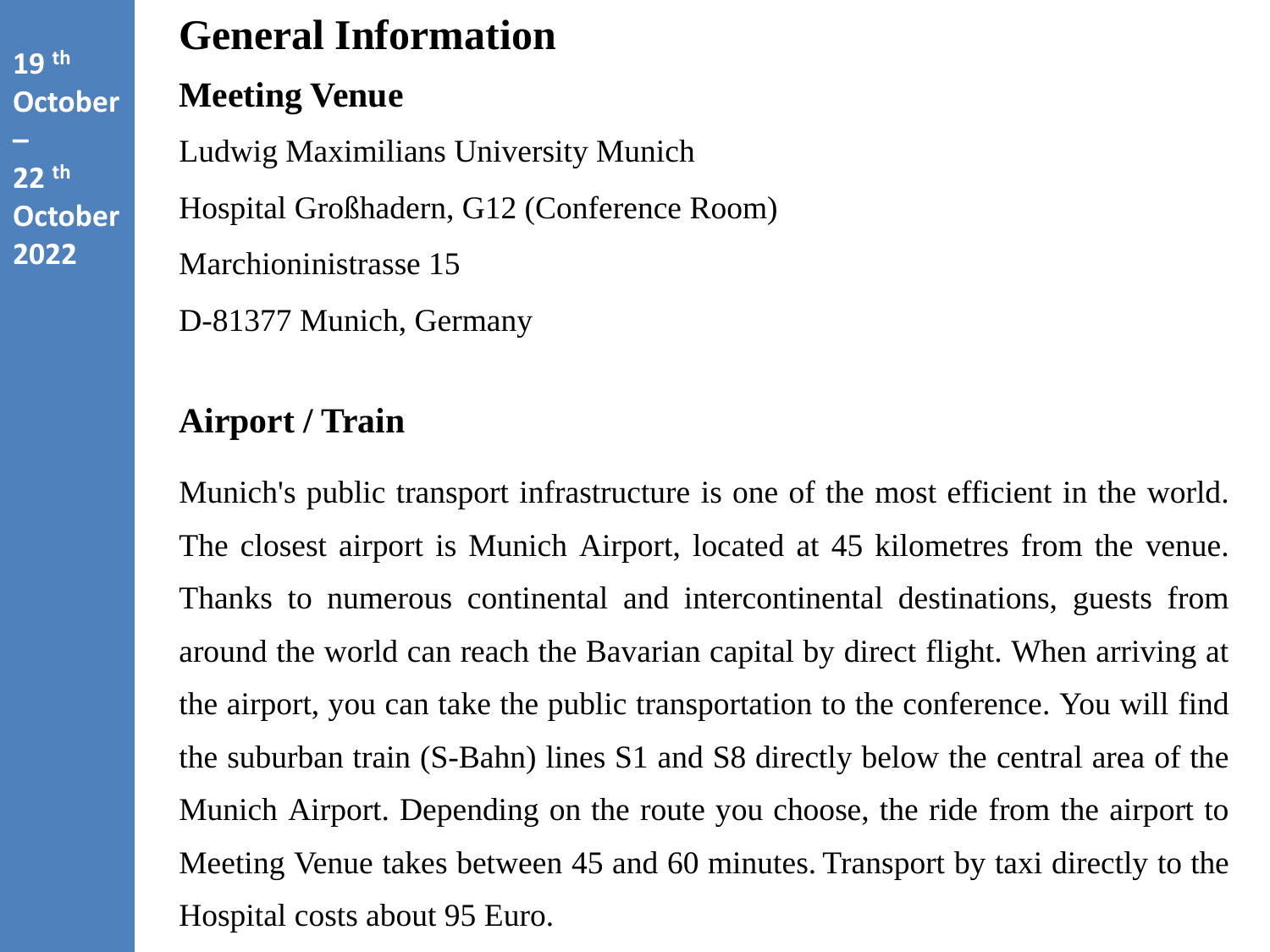#### **Documents and badges**

The congress documents should be collected on site at the registration desk. Name badges must be worn at all time during the course.

#### **Language**

The official language will be English. No simultaneous translation will be provided.

#### **Refreshment breaks and lunches**

Coffee breaks and lunches are included in the registration fee.

## **Registration fees Munich / Online**

Online Course fee will be  $300 \in$ 

Registration fee will be 600 Euro and includes:

- Administration to all lectures and hands on sessions
- Access to the commercial exhibition
- All refreshment breaks and lunches during the congress
- Entrance to the Social Dinner on Thursday
- Registration does not include accommodation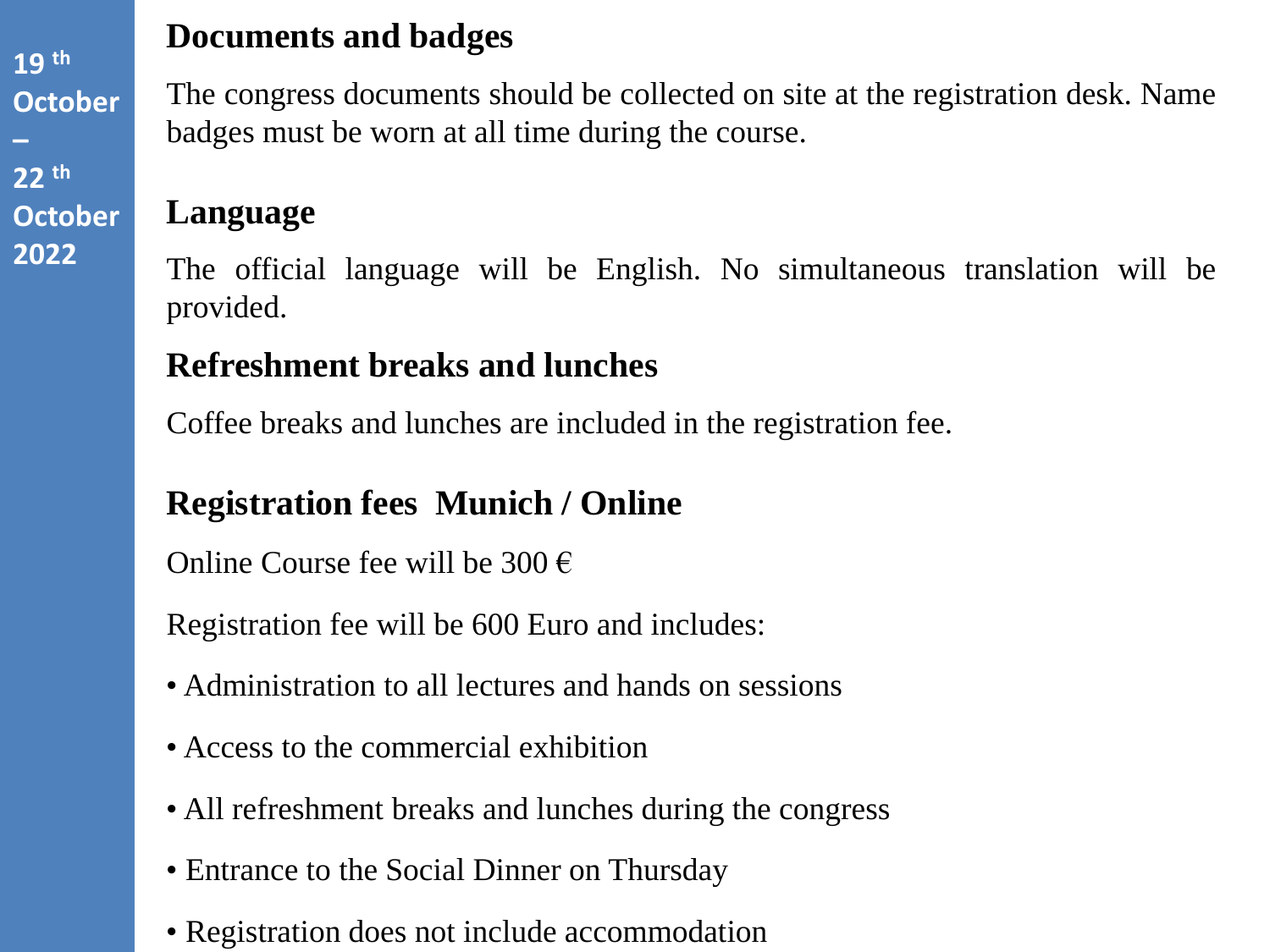**Note:** The number of participants being present in the lecture room is limited! The registration fee will increase by 100 Euro after August the  $20<sup>th</sup>$  and 150 Euro by onsite registration.

#### **Payment method**

Payment will be made by bank transfer to Prof. Dr. D.-A. Clevert

Deutsche Bank 24 Berlin

Bank account: CEUS COURSE

IBAN DE 05 100 700 240 922219101

Swift DEUT DE DBBER

# **Cancellation policy**

All cancellations must be notified in writing to the Organizing Secretary. Refunds will be processed after the course. Requests or refunds after the course will not be considered.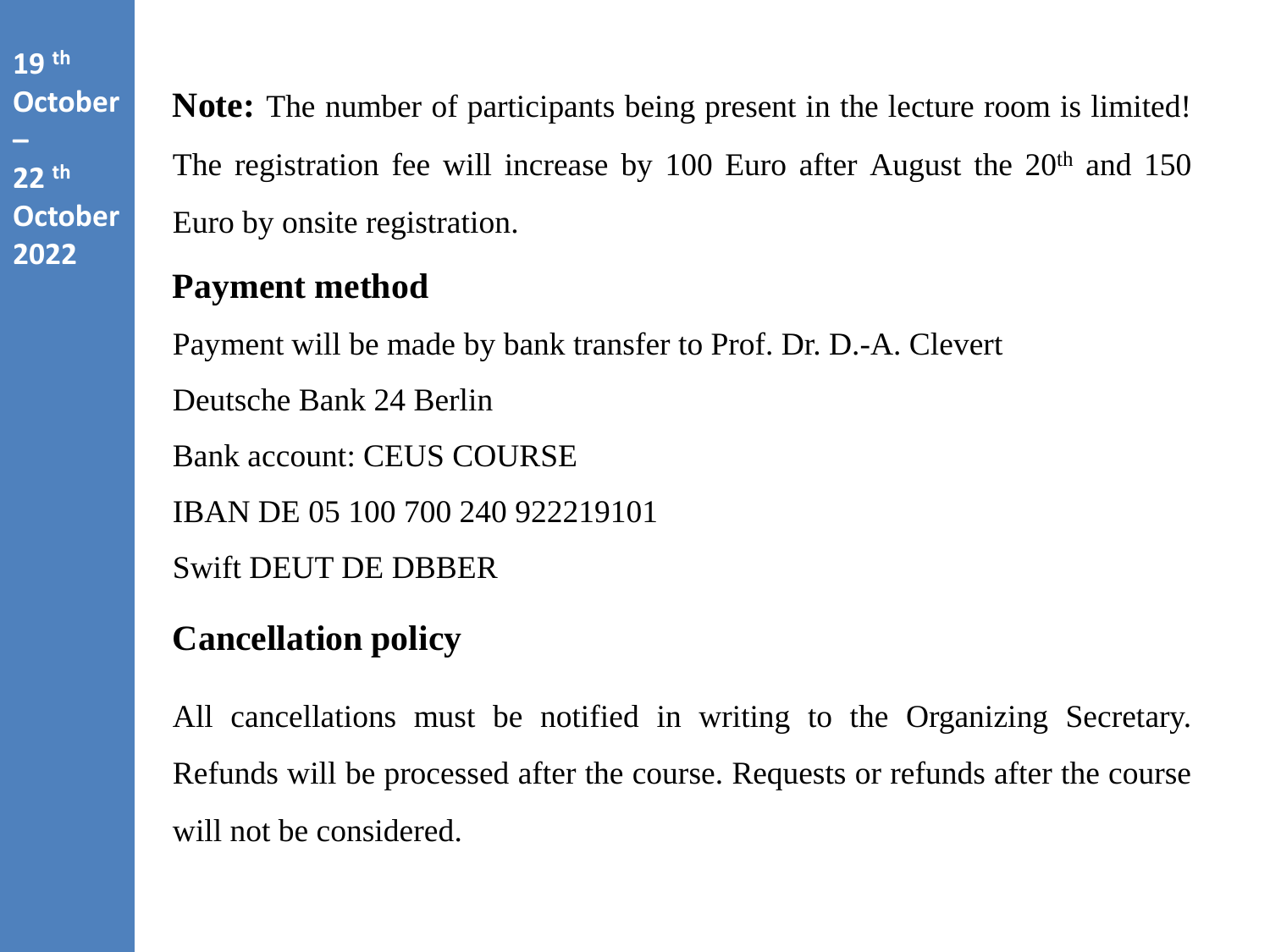#### **Meeting / Organizing secretary**

CEUS COURSE

Hospital Großhadern

Marchioninistrasse 15

D-81377 Munich

Tel.: +49-173 3637322, Fax: +49- 89 / 44007-8832

**Contact:** Dirk.Clevert@med.uni-muenchen.de

#### **Where to stay**

A wide range of accommodation will be available for your selection. All hotels are located within a reasonable distance from the conference, with good transport links across the city.

#### **Recommended hotels:**

Hotel Neumayer, Heiglhofstr. 18, 81377 Munich, Tel.: +49-89/741144-0 Hotel am Klinikum, Würmtalstr. 99, 81375 Munich, Tel.: +49-89/125930-0 Hotel Thalmaier, Heiglhofstr. 3, 81377 Munich, Tel.: +49-89/741163-0

# **www.CEUS-course.eu www.ceuscampus.de**